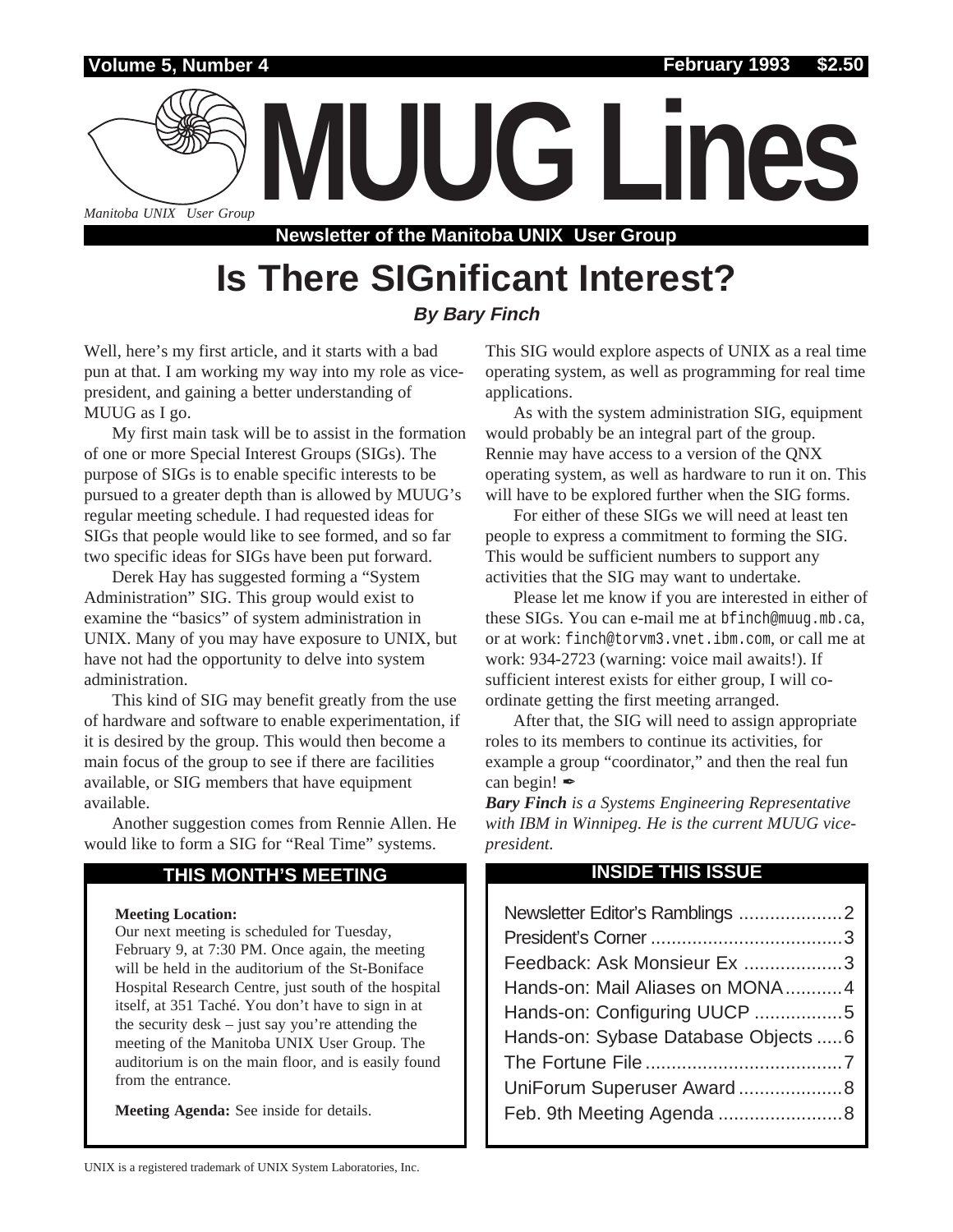## **RAMBLINGS**

# **Living In Interesting Times**

# **By Gilbert Detillieux**

"May you live in interesting times," says the old Chinese curse. As I sit and write this on Chinese New Year's day, I can't help but think that this applies to our time. With all the changes we've seen in the political world in the last few years, how can we not find this "interesting"? Certainly, great tension and upheaval exists during such times, making things not only interesting, but stressful and a little frightening as well (hence the curse).

Of course, "interesting times" is also a good way to describe the rapid technological changes we see around us. These changes create lots of new opportunities, and interesting possibilities we wouldn't have even imagined. On the other hand, such changes, if not managed in a responsible way, can create lots of new problems and casualties. Whether or not we benefit and prosper depends on how we adapt to the changing times.

UNIX now seems positioned as an engine of change. The computer industry started in a very centralised way, with a few computer centres controlling information technology for a large number of people. The microcomputer then created a popular revolution, where individuals now were in control, and free to develop their own information technology solutions indepen-

| President:                | Susan Zuk           | $(W)$ 788-7312 |
|---------------------------|---------------------|----------------|
| Vice-President:           | Bary Finch          | (W) 934-2723   |
| Treasurer:                | Rick Horocholyn     | $(W)$ 474-4533 |
| Secretary:                | Roland Schneider    | 1-482-5173     |
| Membership Sec.:          | Richard Kwiatkowski | 589-4857       |
| Mailing List:             | Roland Schneider    | 1-482-5173     |
| Meeting Coordinator:      | Paul Hope           | $(W)$ 237-2361 |
| Newsletter editor:        | Gilbert Detillieux  | 489-7016       |
| <b>Publicity Director</b> | Gilles Detillieux   | 489-7016       |
| Information:              | Susan Zuk           | (W) 788-7312   |
|                           |                     | (FAX) 788-7450 |
| (or)                      | Gilbert Detillieux  | $(H)$ 489-7016 |
|                           |                     | (FAX) 269-9178 |

**Manitoba UNIX User Group P.O. Box 130 Saint-Boniface, Manitoba R2H 3B4**

> **Internet E-mail: editor@muug.mb.ca**

dently. This created information islands, with little communication (computer or human) between them. Now, with the advent of wide-spread networking, and the realisation that improved communication is key to effective use of computer technology, UNIX and open system technology provide the missing link. UNIX is becoming the glue that binds the various technologies, and allows greater interoperability.

Yet, there is great resistance to this change. Many in the industry see UNIX as a threat, since it means more learning, and abandoning a lot of the old ways. Since change in our industry is inevitable, we should accept the challenge it poses, rather than resisting. Whether UNIX or some other system wins out in the end is irrelevant – the point is things will change, and if we manage that change properly, we stand to gain.

Learning to cope with new technology, and facilitating that learning for others, is what computer user groups are all about. The recent interest in forming special interest groups in MUUG, and the large number of "hands-on" articles I've received for the newsletter are signs that our members are meeting the challenge of learning head-on.

May the year be an interesting one for you. I hope to see all of you at this month's meeting.  $\blacktriangle$ 

### **The 1992-1993 Executive Copyright Policy and Disclaimer**

This newsletter is Copyrighted by the Manitoba UNIX User Group. Articles may be reprinted without permission, for non-profit use, as long as the article is reprinted in its entirety and both the original author and the Manitoba UNIX User Group are given credit.

The Manitoba UNIX User Group, the editor, and contributors of this newsletter do not assume any liability for any damages that may occur as a result of information published in this newsletter.

### **Our Address Community Community Community Community Community Community Community Community Community Community Community Community Community Community Community Community Community Community Community Community Community**

The Manitoba UNIX User Group meets at 7:30 PM the second Tuesday of every month, except July and August. Meeting locations vary. The newsletter is mailed to all paid-up members one week prior to the meeting. Membership dues are \$25 annually and are due as indicated by the renewal date on your newsletter's mailing label. Membership dues are accepted by mail, or at any meeting.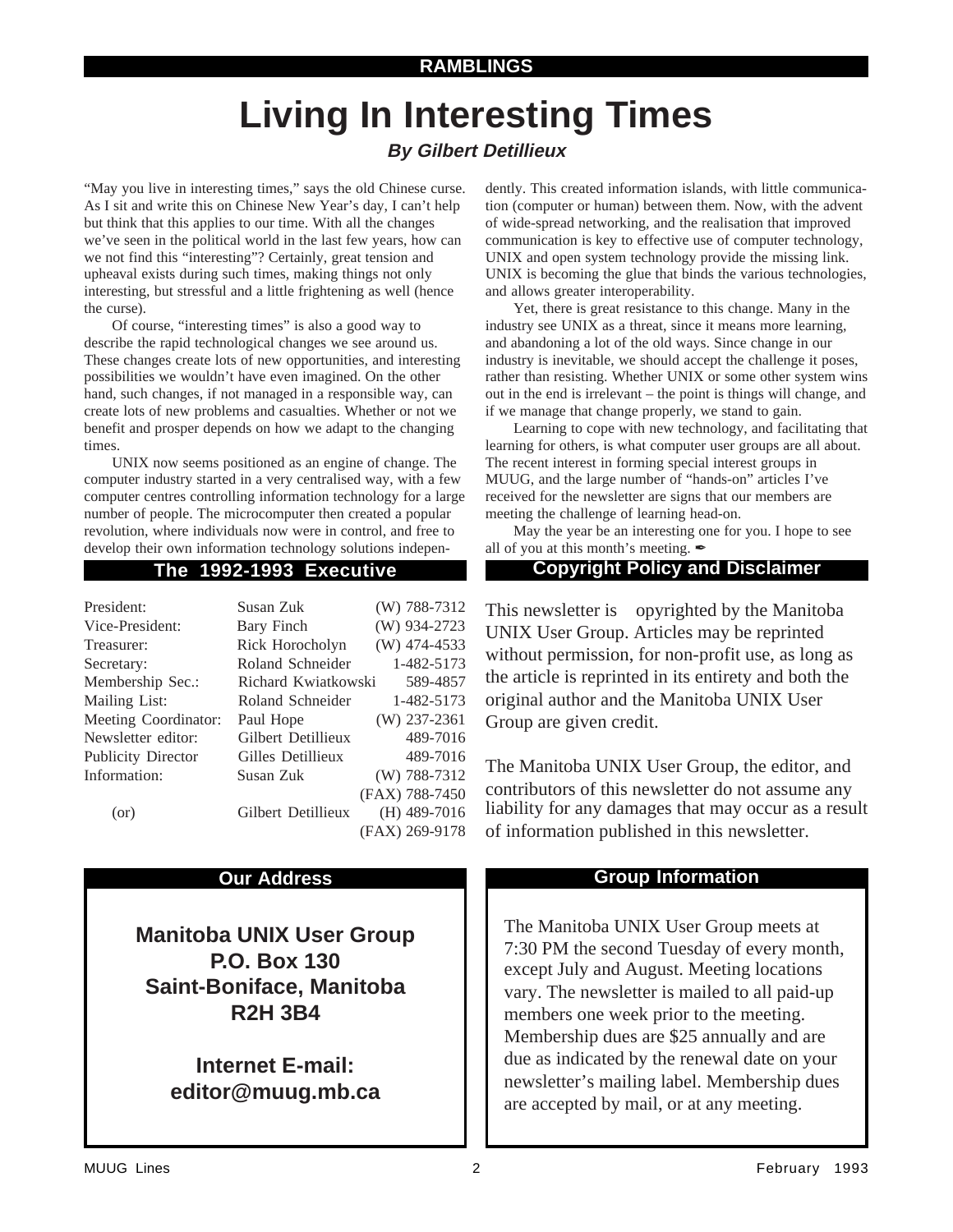# **Events Past, Present, and Future**

# **By Susan Zuk, President**

January proved to be very busy for the Manitoba UNIX User Group. On top of holding our regular monthly meeting we cohosted a second event with CIPS (Canadian Information Processing Society) and the Winnipeg PC Users Group. I'll first give you a synopsis of our meeting held on January 12th.

Mr. Jim Baglot, of Frame Technology Corporation, was our guest for last month's meeting. He flew in from Vancouver to provide us with a presentation on FrameMaker, FrameViewer and FrameBuilder.

FrameMaker is more than a desktop publishing system, it is described as a document publishing system. What this means is that you use it for more than just word processing and graphics work. This system is one that you can base your whole organization around. Networked systems can hold documents, like letterhead, memos and user manuals. These can be shared and accessed at any time. Information can be retrieved in a query-like fashioned by clicking on pictures, linked words or phrases (using hyper-text) or documents may be used as templates with input stops. These documents can in turn be printed out or mailed electronically between office users internally or externally by various means.

This product and presentation was very interesting in a number of ways. It provided us with a look at some "shrink-wrapped" software written for many platforms, including DOS and UNIX, and it showed us the type of power and flexibility there is for those users and organizations who really need a product to handle their internal document woes. It also showed us how the office of the future may look. Documents like memos and letterhead being held electronically, not in storage rooms. Changes being made and received, instantly not at the next shipment of paper. Things like

training manuals, specification sheets being on-line for those who require up-to-date and many other automation requirements.

At the end of the presentation, Jim drew for a free copy of FrameMaker. The lucky winner was Michael Doob of the University of Manitoba. Congratulations to Michael. Maybe he can provide us with a first-hand review of this interesting and timely product. Thank you Jim for your presentation. Another special thanks goes to Roland Schneider for bringing in his huge monitor for the event. It's called weight training, right Roland? Also thanks to Paul for setting up the viewing environment.

Our second event of the month was an evening with Jeffrey Armstrong, otherwise known as Saint Silicon. This was a fun evening with, as he states, the world's first computer comedian. He came to us from Santa Cruz, California, and entertained us with his computer humour. A thank you goes out to the CIPS organization, which funded this presentation and allowed us to take advantage of his visit to Winnipeg. It was interesting to see how the Saint showed us how computers run our lives and not the other way around!

Please take note of Bary Finch's column on SIG's. We have had a number of people requesting the creation of certain special interest groups. If you have more suggestions or would like to help out, please give Bary a call.

On the last page of the newsletter there is a request for nominations for an award. This award is called the Canadian Open Systems Superuser and is sponsored by UniForum Canada. Take a look at this article to find out more about the award. If you have suggestions or nomination(s) please call me.

I shall close for now, and look forward to seeing you at our February meeting.

# **FEEDBACK Ask Monsieur Ex**

*A column in which our resident UNIX expert answers questions submitted by members, or discussed at round table sessions.*

# **By Gilbert Detillieux**

### **Dear Faithful Readers,**

Last month, you might recall, we left you with the following question, from Roland Schneider, as a quiz.

What is the significance of 6:00 pm, December 31, 1969?

I then added a couple more dates for which you may want to figure out the significance:

Mon Jan 18 21:14:07 2038

Fri Dec 13 14:45:52 1901

(For all of these, you were to assume Central Standard Time.)

*Eh bien, mes amis,* Monsieur Ex will leave you in suspense no longer. The solution to Roland's question first, since this is a rather easy one. That given date and time, when converted to Greenwich Mean Time (GMT) or Universal Coordinated Time as it is now more accurately called, is January 1, 1970 at exactly midnight. This is what

is known, in UNIX folklore, as the *epoch*. That is the time "when time began" on UNIX, which maintains time as the number of seconds elapsed since the epoch.

On most UNIX systems today, this counter is a 32 bit signed long integer. At some point, this counter will exceed the largest positive value that can be represented, and wrap around to negative value, giving the following times:

 $0x7$ FFFFFFFFL = Tue Jan 19 03:14:07 2038 (GMT)

 $0x80000000L$  = Fri Dec 13 20:45:52 1901 (GMT)

These dates and times, when converted to CST, correspond to the other dates and times in the quiz.  $\mathcal I$ 

*Monsieur Ex, a mysterious Frenchman who claims to be an old editor and an expert in UNIX, will return again next time he's asked questions, so don't forget to write in, kids! Gilbert Detillieux, a French-Canadian of non-mysterious origins, is mysteriously still the MUUG newsletter editor.*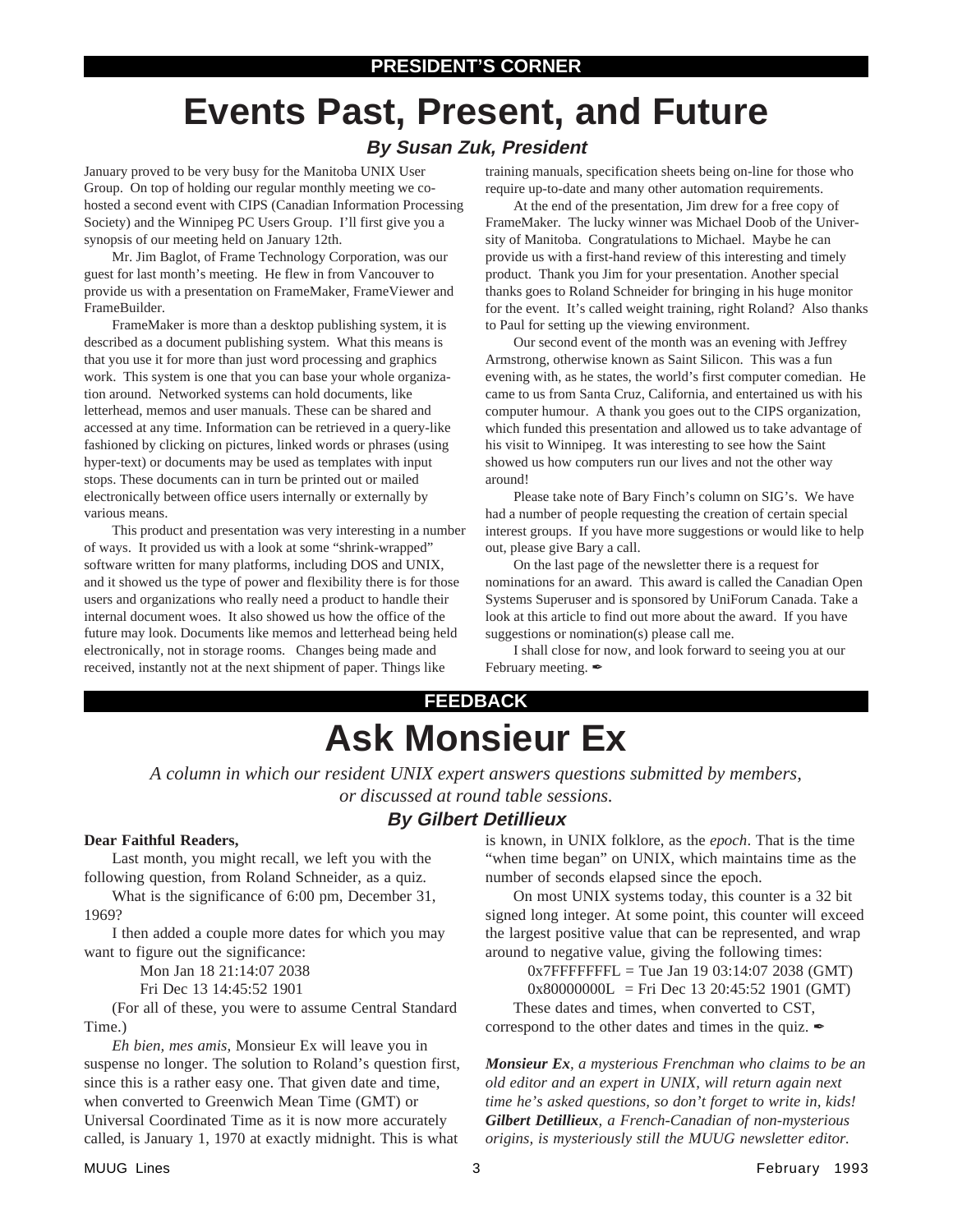### **HANDS-ON**

# **Mail Aliases on the MUUG Online System**

# **By Gilbert Detillieux**

UNIX systems that use *sendmail* as the mail transfer agent, such as the MUUG Online system (*mona*), provide a means of addressing mail to a mail *alias*, rather than only to a user's actual user ID on that system. This is a very useful feature, since it allows for mail to be redirected to the appropriate user or users, whether they are on the same system or not. It also allows for mail to be sent to fixed, easily remembered names, without worrying about the actual users' addresses.

On the MUUG Online system, we've made good use of this feature, and have set up several aliases for your convenience. These are stored in a file called /etc/ aliases, if you want to take a look at them. However, this file only indicates what the aliases expand to, and not necessarily what they mean and when it's appropriate to use them.

Since many users aren't aware of these yet, or may be unclear on what the purpose of these aliases is, here is a summary of the important ones that we've set up. Please look over the list, so you'll know where to send e-mail when you need to. If you're logged onto *mona*, you just have to give the alias name as a mail address; on other systems, specify <*alias*@muug.mb.ca> as the address, where *alias* is the name of the mail alias to which you want to send.

#### **postmaster**

This is a standard alias on all systems that conform to the Internet mail standards. It refers to the local user that is responsible for administration of e-mail on this system. You can send mail to this person if you experience problems with delivery of mail, such as when a message bounces back to you for no obvious reason. (Check the message carefully first, to determine whether the local postmaster or the one at the destination address should be notified, if there is a problem, or to determine if it's something you can correct yourself.) The postmaster at a particular site can also be contacted to determine the e-mail address to use to send to a particular person at that site.

### **MAILER-DAEMON**

This alias, also a standard on most Internet mail systems, is used by the mail software when it must generate its own messages. For example, it is used as the return address on messages that bounce back. This is usually the same person as *postmaster*. You will likely never have to actually send mail to this alias.

#### **muug**

**info**

This is essentially MUUG's "general delivery" address, and should only be used when there isn't a more appropriate address that you're aware of. This address goes to the postmaster, who can then forward the message as required.

This is for general group information enquiries. This might be used, for example, by someone who wants to know what MUUG is about, or where and when the next meeting is.

### **membership**

This is for enquiries specifically about membership. For example, if a non-member wants to be added to the mailing

#### **board**

This is for communicating with all board members. This is used extensively by board members to keep each other informed, but can be used by anyone who'd like to address the MUUG board. Discussions about by-laws, policy, special events, or ideas for new initiatives are encouraged.

#### **cuc**

This is for the MUUG Online computer use committee. Again, this is used mainly by committee members, but is there for anyone who'd like to address the committee on issues of computer usage policy and guidelines.

### **admin**

This is the small, busy group of users on mona that act as system administrators. Use this alias to report problems with the system, or other things about the system that should be brought to the attention of the administrators. You can also use this alias when you need to ask a question about using the system, but this should be one of your last recourses. Make sure you've tried other ways of getting help, such as the "help" and "man" commands, as well as the "news" and "gopher" commands. You might also want to try posting a question to one of the local network news groups, such as "muug.general" or "muug.help" (the latter would be better). That way, others can help as well, and you'll likely get the answer you want more quickly.

### **uucpadmin**

This is the person responsible for administration of UUCP on mona. Questions or problems regarding setup and configuration of a UUCP connection to mona can be addressed to this alias.

### **editor**

This is the current MUUG Lines newsletter editor-in-chief. You can mail enquiries about the newsletter, or (better yet) articles you'd like to submit, to this address.

### **muuglines**

Same as above.

### **edcom**

This is the group of people on the MUUG Lines editorial committee. This includes the editor, as well as several helpful assistants. The alias can be used by anyone, but is used primarily by committee members so they can easily communicate to each other. (Actually, it's used mainly by the editor, when he wants to gripe about the lack of submitted articles, or the looming deadlines.)

### **mailing**

This is the group of people who help with stuffing envelopes and mailing out the newsletter. The alias is used mostly to remind volunteers of upcoming mailings, and to discuss scheduling.

### **m-ex**

This is the alias for our mysterious old French friend, Monsieur Ex. You can mail him questions, or bits of trivia, about UNIX. These will be answered either by e-mail, or in the "Ask Monsieur Ex" column in the newsletter, or both. (He likes mail, so don't be shy.)  $\triangle$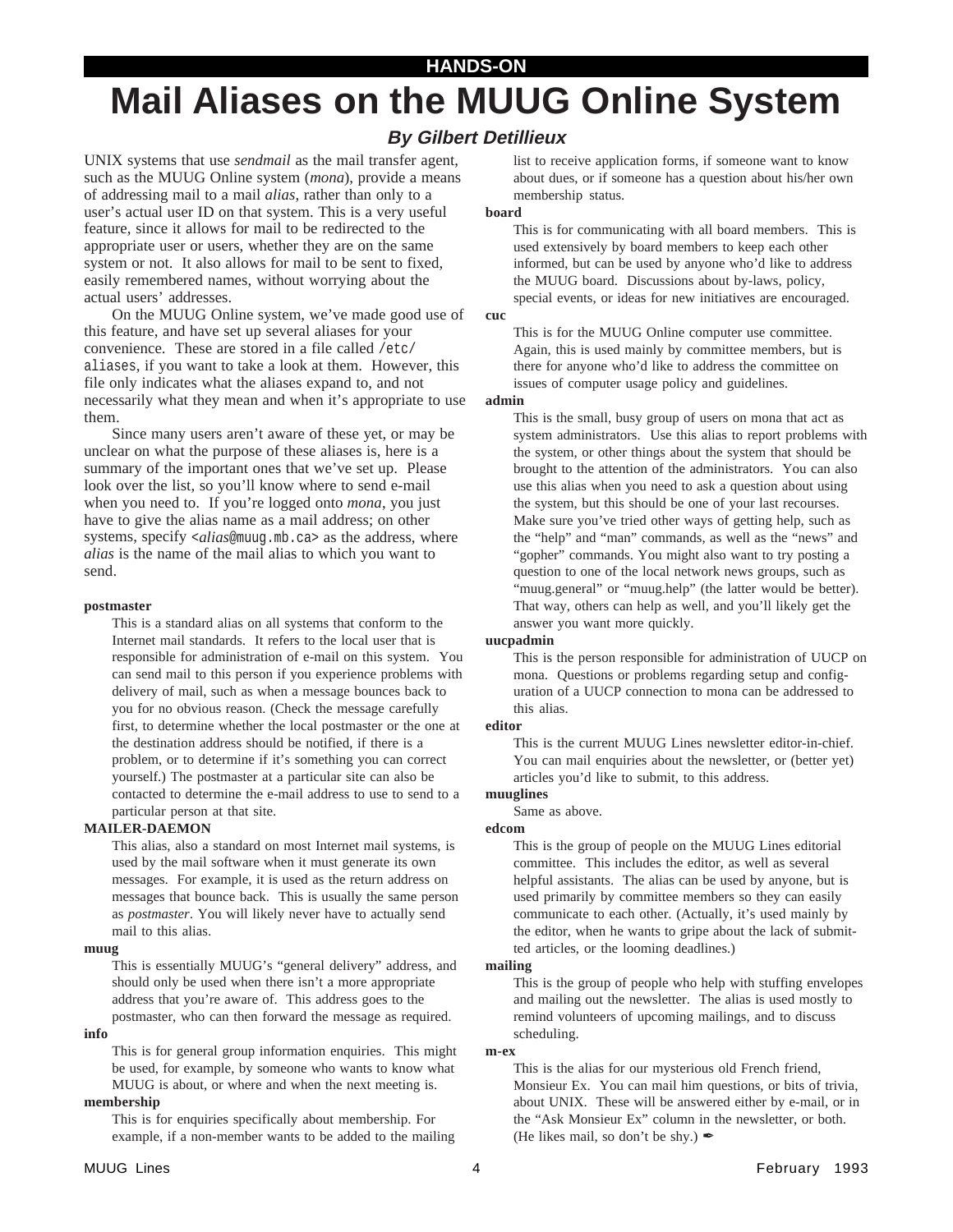# **HANDS-ON Configuring UUCP, Part One**

# **By Gord Tulloch <gordt@cyberspc.muug.mb.ca>**

### **Introduction**

UUCP means *UNIX to UNIX Copy Program*, but it's also a whole subsystem of programs intended to provide an entire range of services on UNIX and other systems. While UUCP is a standard on all UNIX derived systems, it is also available on other systems such as VMS, MS-DOS, and OS/ 2. I run stock (referred to as HoneyDanber after the authors) UUCP on my IBM RISC System/6000 Model 220 at the office and the OS/2 based UUPC on my 386 at home.

I've always wanted to work with UUCP, but have never worked with more than one system at a time — *mona*'s emergence has allowed me a base point on which to base an entire network of systems. This is fortunate as I've since begun to work setting up UUCP with a number of other UNIX systems owned by my clients.

The UUCP system is also part of a standard package on most modern UNIX systems named BNU, for Basic Networking Utilities. UUCP is the first and simplest part of BNU, which also includes TCP/IP based networking and SLIP, Serial Line Internet Protocol, an asynchronous dialup method of linking computers via TCP/IP into a Wide Area Network (WAN).

Once I realized that I now had all the tools to set up a WAN encompassing my home and office machines as well as customer machines, I began to link up the systems for which I am responsible one-by-one. *Mona*, of course, provides a link into the Internet for my personal systems. These articles, three in all, cover what I experienced while setting the systems up. This first article talks about setting up basic UUCP links between UNIX systems (with a little bit about my home OS/2 system for good measure) with subsequent articles describing more hairy operations setting up for properly routed electronic mail (with domain based addresses) and setting up to receive USENET news groups.

### **UUCP — What Does It Do For Me?**

UUCP consists of a number of tightly interwoven programs which provide various functions for the system. They can be split into three basic classes — file transfer, mail handling, and remote execution of commands. The first two are in most cases one and the same since what is mail besides a file which receives special handling at either end of the transfer?

The actual uucp command (note the lower case) simply allows the user to do a cp command across multiple systems. Using UUCP allows you to:

- Transfer files from your system to another with a simple command line — as opposed to sending files via *kermit* or *Zmodem*, UUCP allows you to "batch" files for transmission and have them sent to your system automatically when convenient. For example, you might wish to set up UUCP to poll *mona* hourly to pick up files and mail. The files will be sent in the next UUCP transfer.
- Send and receive mail from your system to other systems, either through basic UUCP or, if you are connected to an Internet machine such as *mona*, through the Internet.

Send and receive USENET newsgroups, a special class of mail.

### **Configuring UUCP**

To configure UUCP, you must first edit a number of standard files on your system. In AIX (and I assume most recent UNIX systems that are moving to OSF/1 compliance) these files are located in the /usr/lib/uucp directory. Let's look at each file in depth and see what has to be done. I'll use a link with mona in all cases since that's what most people will be doing first anyway!

### **/usr/lib/uucp/Devices**

The Devices file is used to inform the UUCP system what devices are available in a pool at what baud rates and so on. When any program in the UUCP system (uucico or cu, for example) requires a modem, they consult this file, lock the device, and start operations. Here's an example of the entries in this file:

ACU tty1 - 2400 hayes

Direct tty2 - 19200 direct

I won't go through these entries in detail due to space limitations; consult your manual for details.

### **/usr/lib/uucp/Systems**

The Systems file lists the systems that you are able to connect with directly. They can include systems dialed into via modem, direct serial link-ups as well as TCP/IP networked systems. For example, the following entry is required for mona (on a single line):

mona Any ACU 2400 275-6150 "" \d\d\r\c classn \p\pmuug ogin: \036\c > set\sxb=on >  $set\secmc=dis$  > res resumed \pUxxxxxx\n\c assword: xxxxxxxx\n\c

The first field gives the system name, the second the times that the system can be called, the third specifies what kind of connection is required to link to the system (ACU means Automatic Calling Unit, or some such!), fourth the baud rate, next the phone number (if an ACU setup) and the rest is a "chat script," which is in the "get this/send this" pair format. When the calling UUCP program (/usr/lib/ uucp/uucico) receives the first text string it will send the second. Since UUCP uses the same login people do, but with special accounts, this is simply how to log into the system.

You will note that due to the 7 bit Telnet link that must be reconfigured on mona to do 8 bit transfers the mona sequence is far more complicated than normal — here's one for a UNIX system that's a direct dial to a tty port:

systemx Any ACU 2400 555-1212 ogin:--ogin: nuucp assword: ThisPass

This script waits for the login prompt (sending a CR if it doesn't get it in a few seconds and waiting again), logs in under the nuucp account (commonly used for "anonymous," non system-specific UUCP logins) and upon receipt of the password prompt sends the password. The called system then invokes the uucico program which initiates the machine to machine transfers. More on uucico later.

### **/usr/lib/uucp/Permissions**

This file defines what permissions the calling (or called!) system has on your machine. Two sections are required,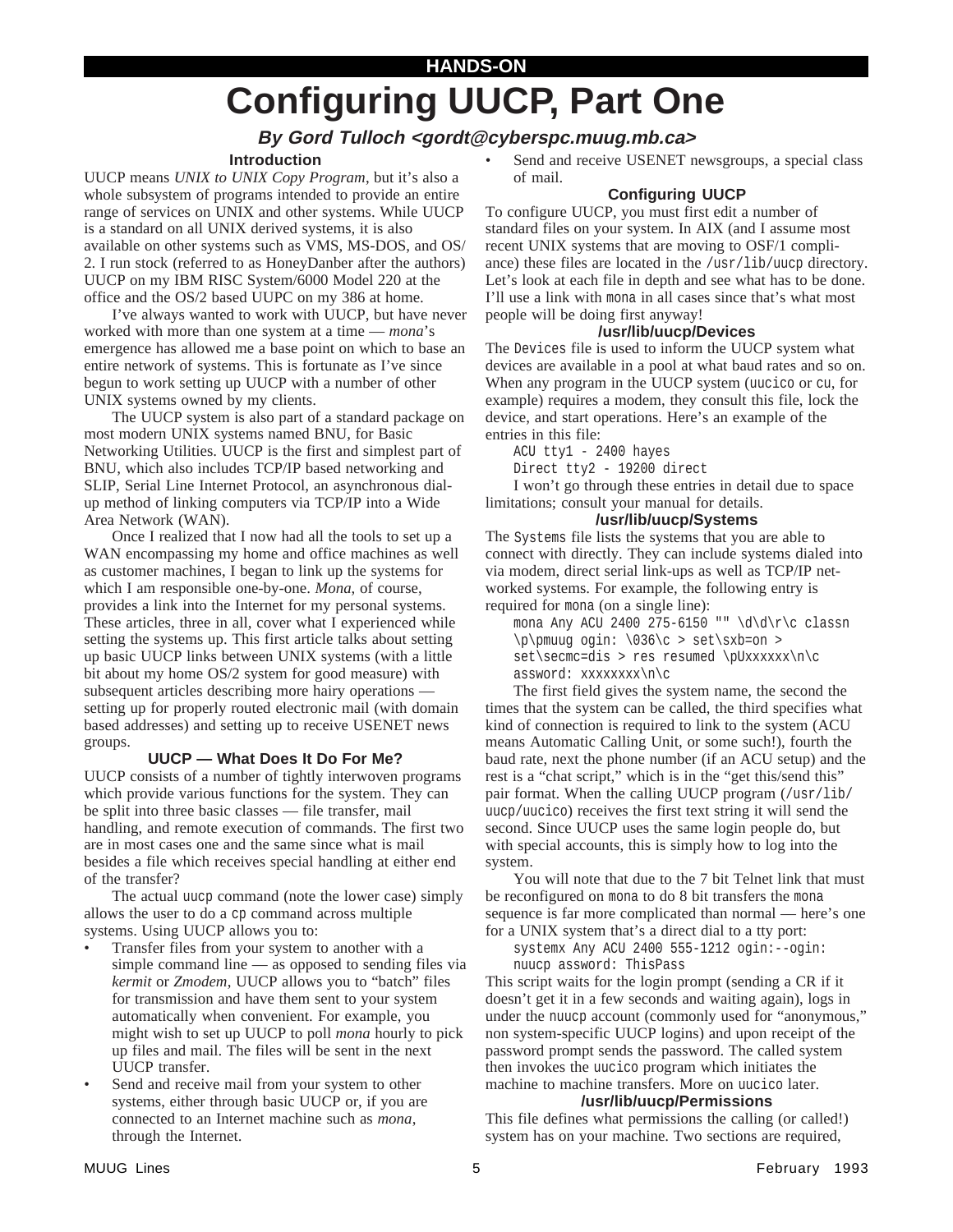MACHINE and LOGNAME, which define what the system can write to on your disk, what commands it can execute (via the uux remote execution command) and other functions. Here's my permissions for mona:

MACHINE=mona REQUEST=yes READ=/ WRITE=/ \ COMMANDS=rmail:uucp:rnews:uux LOGNAME=mona REQUEST=yes SENDFILES=yes \ READ=/usr/spool/uucppublic \ WRITE=/usr/spool/uucppublic \ COMMANDS=rmail:rnews:uux:uucp:news \ CALLBACK=no

### **/usr/lib/uucp/Poll**

This file is simply a list of systems with times they can be polled. UNIX systems normally have a cron job that runs a batch file to look at this file and run uucico on the system if a poll is required. Look at the crontab for the uucp user on your system — the command

su uucp -c "crontab -l"

should list it for you (if you are the root user anyway!).

The Poll file consists of entries such as:

mona 0 1 2 3 4 5 6 7 8 9 10 11 12 13 14 15 16 17 18 19 20 21 22 23

AIX requires a tab between system name and the hours to poll. As you can see, my RS/6000 polls mona every hour on the hour daily.

### **Testing UUCP**

You should first send mail on mona to the uucpadmin alias to request a userid and password for your system this information must go into your Systems file.

While you await our busy Sysop's reply, test your installation by entering

cu mona

This should invoke the simple cu comm program and dial into the named system (in this case, mona). The cu program can also be used as a terminal program for your modem by entering speed and port on the command line. See your manual for details. If this doesn't work, uucp will fail also.

If and when this works and you have your system userid, you can now try a UUCP poll:

/usr/lib/uucp/uucico -smona -r1 -x9

which calls the system specified in the -s parameter, with your system acting as the "master," with a debugging level of 9 so you can see what's happening (or not happening!).

### **Sending Files Via UUCP**

Once you are up and running, you can test uucp on mona by entering

uucp .cshrc cyberspc!~/

where cyberspc is the name of my system. Note that the destination is in bang (!) path format, which specifies the destination system, an exclamation point (bang) and the target directory. The characters ~/ are shorthand for the default spool directory on the destination system. This command instructs mona to create a batch entry to send your .cshrc file to the public directory on the cyberspc system (normally /usr/spool/uucp/uucpppublic, but on my OS/2 system it's D:\UUPC\SPOOL\PUBLIC). You may have to set the rwx bits on your .cshrc file to make sure uucp can access it — the command

chmod 755 .cshrc

does this, giving rwxr-xr-x access to the file. You may wish to have uucp make a spool copy of your file so you can reset these bits immediately — the command would look like this:

uucp -C .cshrc cyberspc!~/

The administrators would probably appreciate it if you didn't do this with 3 meg files!

Once you have this working, you are ready to implement mail. We'll look at this next time.  $\blacktriangle$ 

# **Sybase Database Objects**

# **By Scott Balneaves**

This article is somewhat specialized; however, since there are some people here at the group who use Sybase at their workplace, I hope that some of you will be able to use this.

This was one of my first forays into  $C_{++}$  several months ago. I'm still learning but I've done some slightly more complex things than this. However, this small program fragment was useful to me in solving a quick and dirty problem, and it demonstrates some of the fundamental aspects of C++, and Sybase.

Basically, what has been done here is to create a simple object class that allows you to hide some of the nastier bits of code that goes on in a Sybase query deep in the object. This results in a much cleaner API to Sybase. I'll step through the object a piece at a time, and comment on what it's doing.

### **How the Object Works**

Because of the fact that the Sybase include files aren't in C++ (they aren't even in ANSI  $C - ugh!$ ), we have to enclose them in the construct that you see at the top of the file:

extern "C" { ...

} You will notice that our DBPROCESS and LOGINREC structures are in the private part of the object. This hides them from being seen from anything but this object. No need to worry when you have multiple threads about keeping the DBPROCESS pointers from clobbering each other.

I have two constructors. One is the constructor with no arguments, which simply does the dbinit(). The second constructor accepts your userid and password for Sybase as arguments. You can either create the object with no args, and use the login() function, or pass the userid and password as part of the creation.

The bind and exec are fairly straightforward. If you are familiar with the Sybase API, these make sense. I've just eliminated some of the tedium.

The destructor at the end will automatically do the dbexit() for you when you pass out of the scope that the object was instantiated in. Or, you can explicitly call the logout if you like.

So what does it all look like? I've created a small mainline (and Makefile) to go along with this object. Just follow the comments, and I think you'll agree: this looks a lot less complicated than the normal C Sybase hoops you have to jump through.

I hope to use this as a prelude to an introduction to a series of C++ articles, much along the lines of the RPC series I did last year. I hope people will be interested in this series of articles. If you'd like to drop me a line, you can from mona. Simply mail <sbalneav@silver.cs.umanitoba.ca>, and I'll do the best I can to help you.  $\mathscr{I}$ 

*The source code referred to in this article is available via anonymous FTP on* mona.muug.mb.ca*, under the directory* pub/muuglines/source/sybase-obj*.*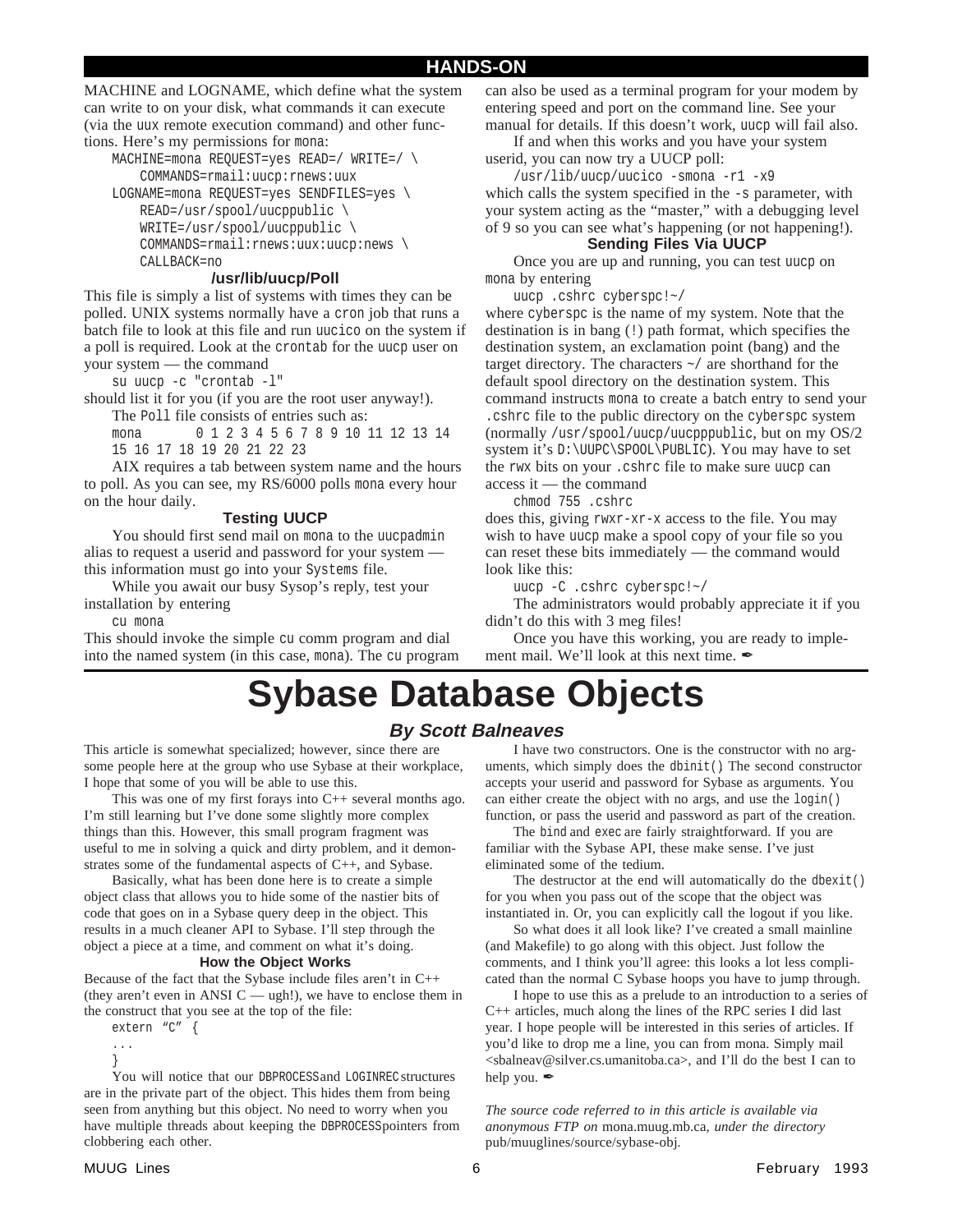# **THE FORTUNE FILE CLASSIC**

# **Selecting a Programming Language Made Easy**

## **By Daniel Salomon and David Rosenblueth**

### **Departments of Computer Science, University of Manitoba and Acadia University (resp.)**

*Originally appeared in the September 1986 issue of* SIGPLAN Notices*, Volume 21, Number 9. (Reprinted with author's permission.)*

With such a large selection of programming languages it can be difficult to choose one for a particular project. Reading the manuals to evaluate the languages is a timeconsuming process. On the other hand, most people already have a fairly good idea of how various automobiles compare. So in order to assist those trying to choose a language, we have prepared a chart that matches programming languages with comparable automobiles.

### **Assembler**

A Formula I race car. Very fast, but difficult to drive and maintain.

### **FORTRAN II**

A Model T Ford. Once it was the king of the road.

### **FORTRAN IV**

A Model A Ford.

### **FORTRAN 77**

A six-cylinder Ford Fairlaine with standard transmission and no seat belts.

### **COBOL**

A delivery van. It's bulky and ugly, but it does the work. **BASIC**

A second-hand Rambler with a rebuilt engine and patched upholstery. Your dad bought it for you to learn to drive. You'll ditch it as soon as you can afford a new one.

### **PL/I**

A 1968 Chevrolet Impala convertible with automatic transmission, a somewhat peeling two-tone paint job, tires with 4-inch whitewall trim, chrome exhaust pipes, BIG tailfins, and fuzzy dice hanging in the windshield.

### **C**

A black Camaro, the HE-man car. Comes with optional seat belts (lint and dbx), and required fuzz-buster (escape to the assembler).

### **C++**

A pink Camaro with lace ruffled curtains in the windows and five training wheels.

### **ALGOL 60**

An Austin Mini. Boy, that's a small car!

### **Pascal**

A Swiss hand-made Volkswagen Beetle. It's small but sturdy. Was once popular with intellectuals and other quiche eaters.

### **ALGOL 68**

An Aston Martin. An impressive car, but not just anyone can drive it.

### **SmallTALK**

John Lennon's psychedelic Rolls-Royce. There is no question that the car is good, but not everyone has the guts to drive something flashy around. Besides, what do you do with the photocopier in the trunk, anyway?

### **LISP**

A BMW 735i. Becoming trendier and trendier, faster and faster, larger and larger, but still hasn't quite got it there. So many models, colors, and options are available that you simply try to choose what's "in" this week, and sometimes miss. Seat belts not available with most models, and some of the Japanese versions seem to be missing the engine.

### **T**

A pickup truck with an ergonomic cabin and a Honda Civic engine. Very easy to learn, but then what?

### **PROLOG**

A Jaguar. "The" car on the Dom Perignon-caviar circuit, but the casual drivers can neither afford to buy, nor can they afford to maintain it, though they all wish they could one day get their hands on it. Comes in a lot of colors and with so many options that it takes books just to list some of the capabilities.

### **FLAVORS**

An ice-cream truck that has just been in an accident. You never really know all the mixins you are getting with every flavor, but you can break a tooth on some of those nuts.

### **MACSYMA**

A Jeep-based limousine. Absolutely ridiculous to look at, guzzles the gas like crazy, but will go through anything given the proper driving techniques.

## **FORTH**

A go-cart.

### **LOGO**

A kiddie's replica of a Rolls-Royce. Comes with a reallooking engine and a working horn.

### **APL**

A double-decker bus always painted deep BLUE. It takes rows an columns of passengers to the same place at the same time; but, drives only in reverse gear, and is instrumented in Greek.

### **LOOPS**

A top-of-the-line Winnebago. The car has got so many amenities that you could probably live in it, but boy does it guzzle the gas!..

### **Ada**

An army-green Mercedes-Benz staff car. Power steering, power brakes and automatic transmission are all standard. No other colors or options are available, except by passing a Bill through Congress. If it's good enough for the generals, it's good enough for you. Manufacturing delays due to difficulties reading the design specifications are starting to clear up.  $\mathscr I$ 

# **Submitted by Tom Dubinski**

### *From: leech@cs.unc.edu (Jon Leech). Source: rec.humor.funny*

After the 3rd or 4th consecutive daily crash of one of our critical (and incredibly flaky) DECservers, the following was posted to a local newsgroup by a frustrated user:

 As a friend once said, "If the car industry behaved like the computer industry over the last 30 years, a Rolls-Royce would cost \$5, get 300 miles per gallon, and blow up once a year killing all passengers inside."